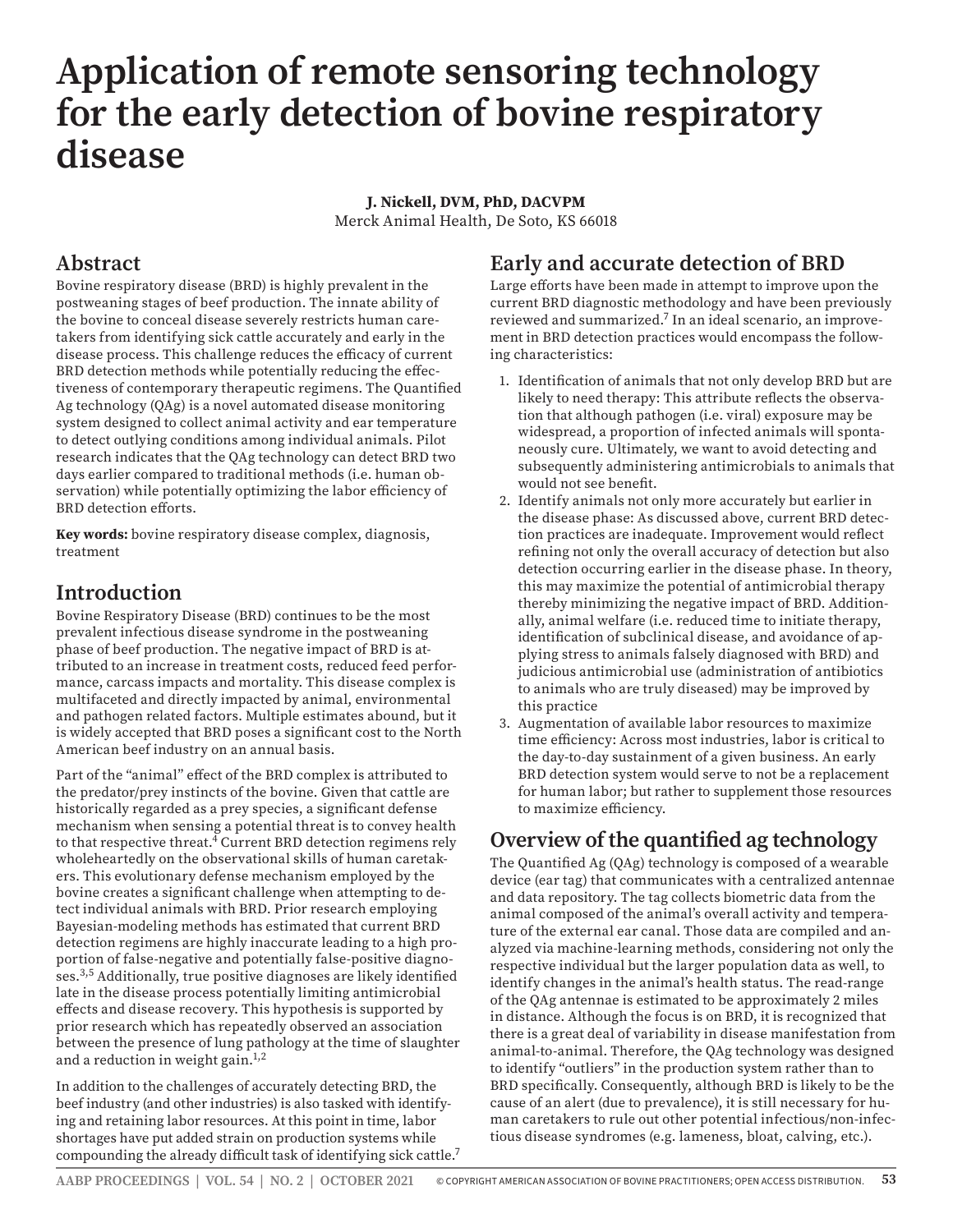# **Quantified ag data summary**

A pilot program evaluating the relative value of the QAg technology was initiated in the fall of 2018. The study objective was to estimate potential value in the QAg technology's ability to detect animals with BRD compared to traditional BRD diagnostic methods (i.e. visual observation plus rectal temperature). In essence, traditional BRD detection methods were to be employed; however, the QAg technology data was captured on all individuals and evaluated in a retrospective manner.

The study population represented auction-market derived beef/ beef-cross heifer calves (N=1,089) procured in the southern U.S. and transported to western Kansas. The processing regimen consisted of the following: a modified-live viral vaccine, ecto/ endo-parasiticide, a growth-promoting implant, an abortifacient, an individual identification tag, antimicrobial metaphylaxis, individual body weight, and a PI-BVDV test. A QAg tag was applied to all calves; however, these data were not acted upon during the study but were captured and evaluated retrospectively. The study population averaged 601 lbs at arrival and were housed in 14 open-air dirt-floor pens with ~ 70 hd/pen. Calves were fed based on the normal practices of the study site. Any feed-additives were offered equally across all pens. Water was offered ad libitum throughout the study.

A 5-day post-metaphylactic interval was observed across all pens. The BRD case definition was as follows: calves exhibiting a clinical illness score (CIS) of 1 AND a rectal temperature of ≥ 104 °F, OR calves with a CIS of 2 or 3 regardless of rectal temperature. Those meeting the BRD case definition were treated up to 3 times with the following regimen: 1) Florfenicol, 2) Enrofloxacin, 3) Oxytetracycline. A 3-day post-treatment interval was observed between treatments 1 and 2 as well as 2 and 3. All pens were followed to closeout.

To provide the reader with context of the study population, closeout health and performance outcomes are displayed in Table 1. The proportion of animals similarly categorized (i.e. calves pulled by the pen rider and alerted by the QAg technology plus animals not pulled or alerted by the either method) was observed at 74.2% (Kappa = 0.24). Interestingly, this value is consistent with prior estimates of BRD detection accuracy by human caretakers.3,5 Among this subpopulation of animals, the QAg technology would have identified these animals for further assessment 2 days earlier, on average, compared to the pen rider (range: 40 days prior to 30 days after pen rider identification). From a labor standpoint, pen riders entered all 14 pens on each day of the study (195 days). If the QAg technology had been used on this population, animal caretakers would have only entered 2 pens daily, on average, to remove, treat and return the individual animals alerted by the system.

Although this study provided very early evidence that the QAg technology can identify cattle earlier than traditional methods while potentially optimizing labor resources, it is still unknown what value this technology may fully bring to BRD management. Nonetheless, research is ongoing and early results are promising.

# **Conclusion**

Cattle are highly adept at concealing clinical signs of disease thereby limiting the effectiveness of efforts of humans in detecting disease. The QAg technology is an automated disease detection technology designed to utilize animal biometric data to identify "outliers" earlier and more accurately compared to traditional means. Early studies indicate that the QAg technology can identify cattle with BRD 2 days earlier (on average) while potentially reducing labor burdens. Future research is necessary to estimate the value of an automated disease detection system in commercial feedlot production settings.

#### **References**

1. Gardner BA, Dolezal HG, Bryant LK, et al. Health of finishing steers: effects on performance, carcass traits, and meat tenderness. *J Anim Sci* 1999;77:3168-3175.

2. Schneider MJ, Tait RG, Jr., Busby WD, et al. An evaluation of bovine respiratory disease complex in feedlot cattle: Impact on performance and carcass traits using treatment records and lung lesion scores. *J Anim Sci* 2009;87:1821-1827.

3. Timsit E, Dendukuri N, Schiller I, et al. Diagnostic accuracy of clinical illness for bovine respiratory disease (BRD) diagnosis in beef cattle placed in feedlots: A systematic literature review and hierarchical Bayesian latent-class meta-analysis. *Prev Vet Med* 2016;135:67-73.

4. Weary DM, Huzzey JM, von Keyserlingk MA. Board-invited review: Using behavior to predict and identify ill health in animals. *J Anim Sci* 2009;87:770-777.

5. White BJ, Renter DG. Bayesian estimation of the performance of using clinical observations and harvest lung lesions for diagnosing bovine respiratory disease in post-weaned beef calves. *J Vet Diagn Invest* 2009;21:446-453.

6. Wolfger B, Timsit E, White BJ, et al. A Systematic Review of Bovine Respiratory Disease Diagnosis Focused on Diagnostic Confirmation, Early Detection, and Prediction of Unfavorable Outcomes in Feedlot Cattle. *Vet Clin North Am Food Anim Pract*  2015;31:351-365, v-vi.

7. Zahniser ST, J; Hertz, T.; Charlton, D. Farm Labor Markets in the United States and Mexico Pose Challenges for U.S. Agriculture USDA ERS, ed, 2018;1-46.